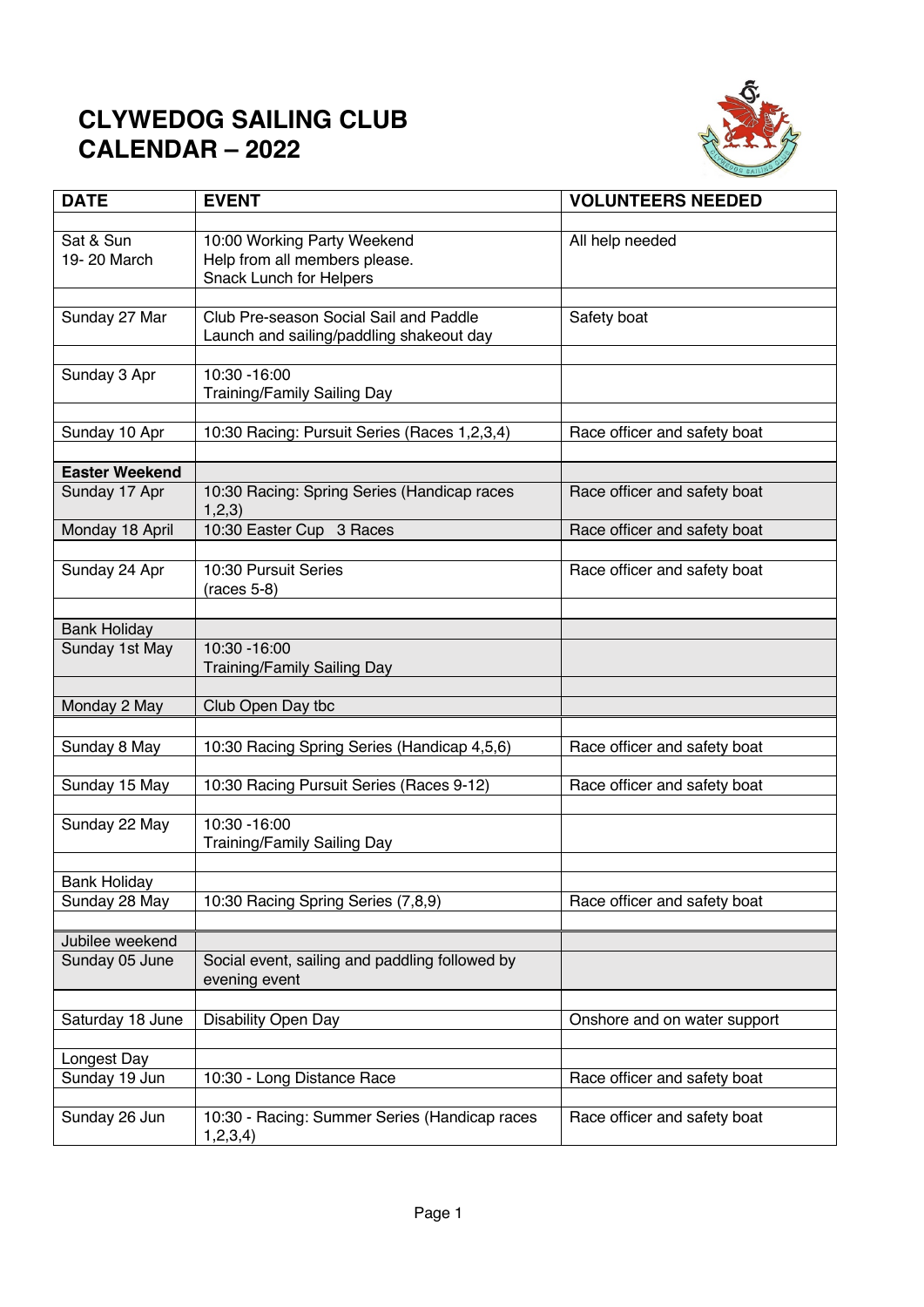| <b>DATE</b>                                   | <b>EVENT</b>                                                   | <b>VOLUNTEERS NEEDED</b>     |
|-----------------------------------------------|----------------------------------------------------------------|------------------------------|
|                                               |                                                                |                              |
| Sunday 03 July                                | 10:30 - 16:00<br><b>Training/Family Sailing Day</b>            |                              |
|                                               |                                                                |                              |
| Sunday 10 July                                | 10:30 Racing: Pursuit Series (Races13-17)                      | Race officer and safety boat |
| Sunday 17 July                                | Cruisers Day, Open Sailing                                     | Safety boat                  |
|                                               |                                                                |                              |
| <b>School Summer</b><br><b>Holiday Begins</b> |                                                                |                              |
| Sunday 24 July                                | 10:30 - Handicap Racing - Single Day<br>17:00 - Awards/Prizes, | Race officer and safety boat |
| Sunday 31 Jul                                 | 10:30 Racing: Summer Series (Handicap races<br>5,6,7,8         | Race officer and safety boat |
| Saturday/Sunday<br>06 & 07 Aug                | Old Gaffers Weekend                                            |                              |
|                                               |                                                                |                              |
| Sunday 14<br>August                           | 10:30 Pursuit Race Series (races 20-24)                        | Race officer and safety boat |
| Sunday 2 Aug                                  | 10:30 - 16:00                                                  |                              |
|                                               | Training/Family Sailing Day                                    |                              |
|                                               |                                                                |                              |
| <b>Bank Holiday</b><br>Weekend                |                                                                |                              |
| 26-29 Aug                                     | <b>CVRDA WEEKEND</b>                                           | Keith R                      |
|                                               |                                                                |                              |
| Sunday 04 Sep                                 | 10:30 - 16:00<br><b>Training/Family Sailing Day</b>            |                              |
|                                               |                                                                |                              |
| Sunday 11 Sep                                 | 10:30 - Racing: Autumn Series (Handicap races<br>1,2,3,4)      | Race officer and safety boat |
| Sunday 18 Sep                                 | 10:30 - racing Pursuit Series (Races 25-28)                    | Race officer and safety boat |
|                                               |                                                                |                              |
| Sunday 25 Sep                                 | Open sailing                                                   | Safety Boat                  |
| Sunday 02 Oct                                 | 10:30 Racing: Autumn Series (Handicap races<br>5,6,7,8         | Race officer and safety boat |
|                                               |                                                                |                              |
| Sunday 09 Oct                                 | 10:30 Racing: Autumn Series (Handicap races<br>9, 10, 11, 12)  | Race officer and safety boat |